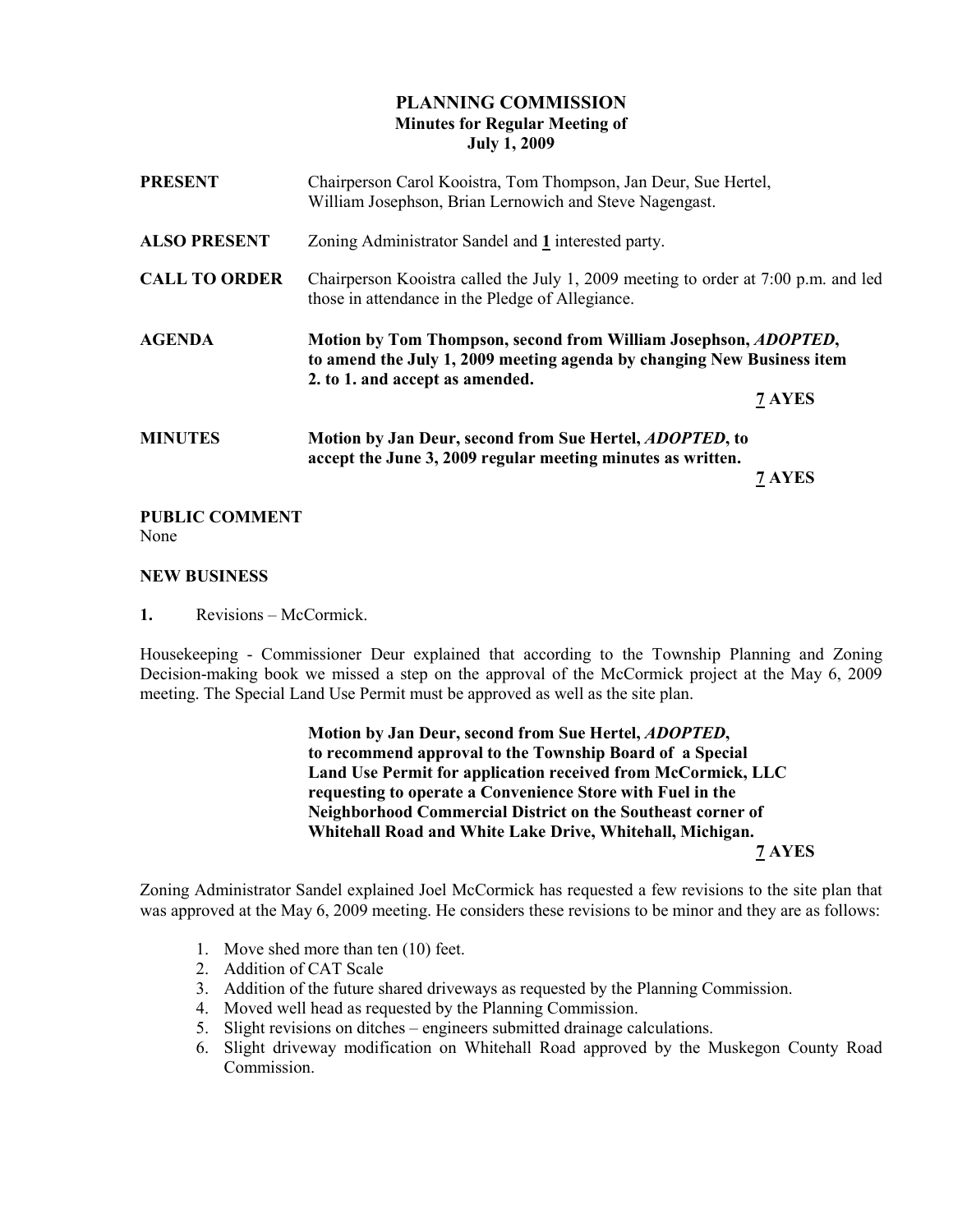# **DISCUSSION**

After lengthy discussion regarding the CAT scale the following motion was made:

 Motion by William Josephson, second from Sue Hertel, ADOPTED, to move that we accept the revisions as submitted.

7 AYES

2. Review of the Township Guide to Planning and Zoning, Part 2, Chapters  $3 \& 4$ .

Commissioner Nagengast provided a summary of the Legal Foundations of Township Planning and Zoning Authority and Part 2, Chapters 3 & 4. Chapter 3 has to do with the Michigan Planning Enabling Act and Michigan Zoning Enabling Act and provides an excerpted overview of both and recommends compliance guidelines. Chapter 4 has to do with State and Federal Legal Systems That Affect Planning and Zoning Authority.

Chairperson Kooistra explained she assigned the Commissioners to prepare summaries for the rest of the Township Guide to Planning and Zoning Parts and Chapters which will enable the process to be complete by the end of February 2010.

3. Master Plan Review Process.

Chairperson Kooistra met with the Board of Trustees to present the idea of the Board of Trustee members meeting on an individual basis with Planning Commission members to review the current Master Plan. The Board of Trustee members agreed to this idea and each Planning Commission member was assigned a Trustee member to work with. The goal is to have these meetings with review comments completed by the end of the year. During the month of January, Chairperson Kooistra would like the Planning Commission to review the current Master Plan and work with Planning Consultant, Tim Johnson, to make the changes needed.

### OLD BUSINESS

1. Duck Lake State Park Zoning – Update.

Chairperson Kooistra attended the Duck Lake Riparian Association meeting at which discussion was held on if the Duck Lake State Park were to be sold what the future use could be. The Duck Lake Riparian Association responded with a letter suggesting ideas for the development of an ordinance for this matter. The letter was distributed to the Planning Commission members.

2. Zoning Ordinance Review Committee – Update.

Commissioner Josephson explained there are about ten (10) things being looked at. The committee is looking at other ordinances and working on language. He will provide a list of such things to Chairperson Kooistra for distribution to all commissioners.

### PLANNING/ZONING UPDATES

Zoning Administrator Sandel presented proposed language regarding connecting access driveways to be added to Article XIV Special Land Uses, Section 14.04 Special Land Use Specific Requirements for several uses. A question was asked as to whether this is the most appropriate place for this wording to be added or whether it